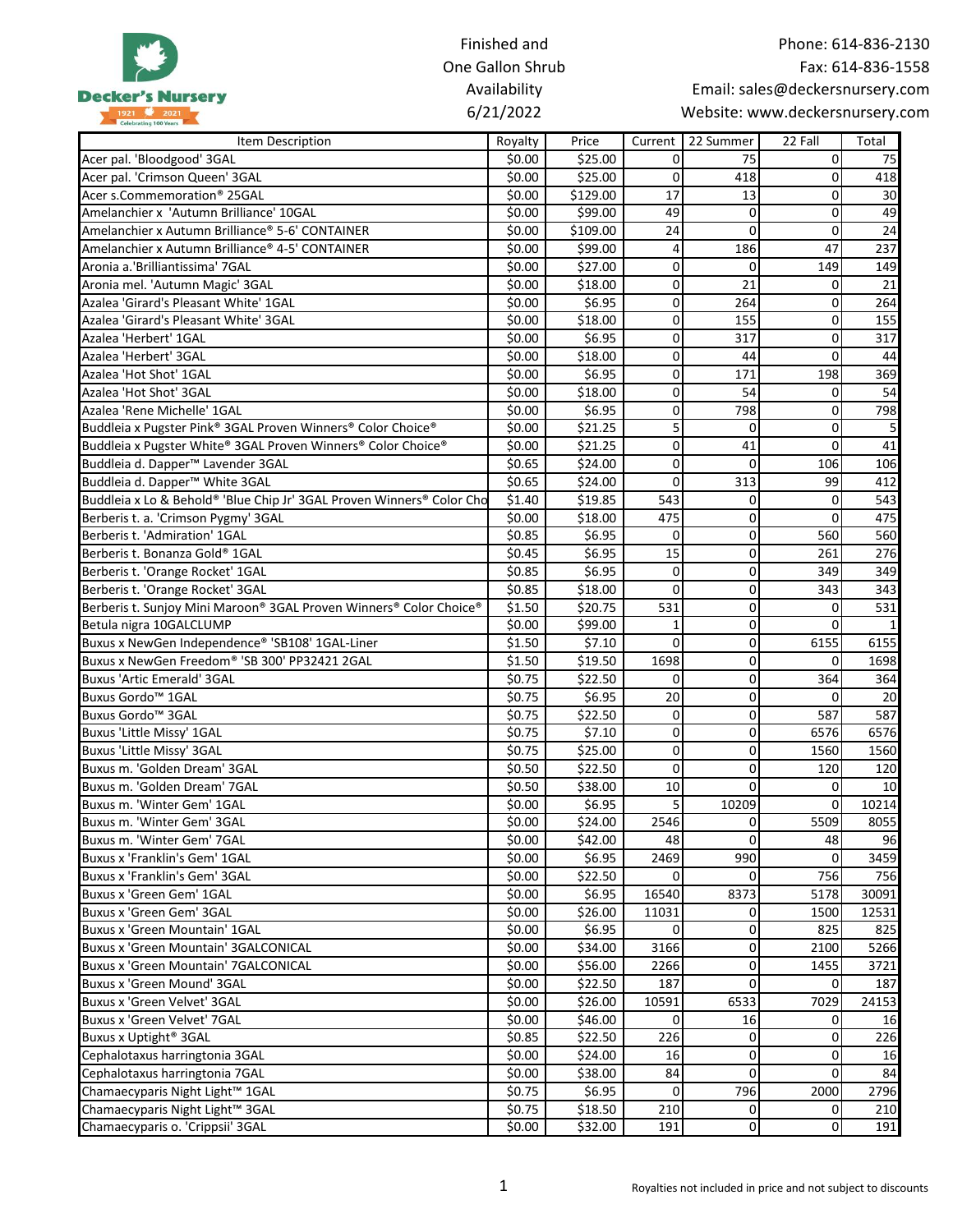|                                                                      | Finished and     |                   |                         |                         | Phone: 614-836-2130             |                   |
|----------------------------------------------------------------------|------------------|-------------------|-------------------------|-------------------------|---------------------------------|-------------------|
|                                                                      | One Gallon Shrub |                   |                         |                         |                                 | Fax: 614-836-1558 |
|                                                                      | Availability     |                   |                         |                         | Email: sales@deckersnursery.com |                   |
| <b>Decker's Nursery</b><br>1921 2021                                 | 6/21/2022        |                   |                         |                         | Website: www.deckersnursery.com |                   |
|                                                                      |                  |                   |                         |                         |                                 |                   |
| Chamaecyparis o. 'Crippsii' 3GALSTAKED                               | \$0.00           | \$39.00           | 104                     | $\overline{0}$          | $\Omega$                        | 104               |
| Chamaecyparis o. 'Fernspray Gold' 3GAL                               | \$0.00           | \$32.00           | 12                      | $\overline{0}$          | 200                             | 212               |
| Chamaecyparis o. 'Nana Gracilis' 3GAL                                | \$0.00           | \$33.00           | 595                     | 0                       | 0                               | 595               |
| Chamaecyparis o. 'Nana Lutea' 3GAL                                   | \$0.00           | \$32.00           | 699                     | 0                       | 0                               | 699               |
| Chamaecyparis o. 'Templehof' 3GAL                                    | \$0.00           | \$32.00           | 5                       | 0                       | 0                               |                   |
| Chamaecyparis o. 'Templehof' L+R 1GAL1YR                             | \$0.00           | \$10.25           | 42                      | 0                       | 0                               | 42                |
| Chamaecyparis o. 'Torulosa' 3GAL                                     | \$0.00           | \$32.00           | 131                     | 0                       | 0                               | 131               |
| Chamaecyparis p.f. 'King's Gold' 1GAL                                | \$0.00           | \$6.95            | 0                       | 0                       | 1144                            | 1144              |
| Chamaecyparis p.f. 'King's Gold' 3GAL                                | \$0.00           | \$19.00           | 68                      | 0                       | 0                               | 68                |
| Chamaecyparis p.f. 'Lemon Thread' 1GAL                               | \$0.00           | \$6.95            | 0                       | 0                       | 1804                            | 1804              |
| Chamaecyparis p.f. 'Lemon Thread' 3GAL                               | \$0.00           | \$19.00           | 101                     | 590                     | 0                               | 691               |
| Chamaecyparis p.f. 'Lemon Thread' 7GAL                               | \$0.00           | \$36.00           | 67                      | 0                       | 0                               | 67                |
| Chamaecyparis p.f. 'Lemon Thread' 7GALSTAKED                         | \$0.00           | \$49.00           | 15                      | 0                       | $\Omega$                        | 15                |
| Chamaecyparis p.f. 'Vintage Gold' 1GAL                               | \$0.00           | \$6.95            | 0                       | $\Omega$                | 642                             | 642               |
| Calamagrostis a. 'Karl Foerster' 3GAL                                | \$0.00           | \$16.00           | 43                      | 0                       | 0                               | 43                |
| Clethra a.'Hummingbird' 3GAL                                         | \$0.00           | \$18.00           | 0                       | 229                     | 0                               | 229               |
| Clethra a.'Ruby Spice' 3GAL                                          | \$0.00           | \$18.00           | $\Omega$                | 0                       | 137                             | 137               |
| Clethra a. 'Sixteen Candles' 1GAL                                    | \$0.00           | \$6.95            | 291                     | $\Omega$                | 0                               | 291               |
| Clethra a. 'Sixteen Candles' 3GAL                                    | \$0.00           | \$18.00           | 0                       | 370                     | 0                               | 370               |
| Cornus k. 'Greensleeves' 3GAL                                        | \$0.00           | \$22.00           | 177                     | 0                       | 0                               | 177               |
| Cornus st. Pucker Up!® 3GAL Proven Winners® Color Choice®            | \$0.00           | \$21.25           | 102                     | 0                       | 0                               | 102               |
| Cryptomeria j. Dragon Prince™ 3GAL                                   | \$0.75           | \$18.00           | 6                       | 0                       | 0                               |                   |
| Euonymus a.compacta 1GAL                                             | \$0.00           | \$6.95            | 0                       | 0                       | 2492                            | 2492              |
| Euonymus a.compacta 3GAL                                             | \$0.00           | \$18.00           | 909                     | 0                       | 0                               | 909               |
| Euonymus a.compacta 7GAL                                             | \$0.00<br>\$0.00 | \$25.00           | 6<br>20                 | $\mathbf 0$<br>$\Omega$ | 0<br>574                        | 594               |
| Euonymus a.'Rudy Haag' 1GAL<br>Euonymus a.'Rudy Haag' 3GAL           | \$0.00           | \$6.95<br>\$19.00 | 0                       | $\Omega$                | 1039                            | 1039              |
| Fothergilla x Legend Of The Small™ 3GAL Proven Winners® Color Choice | \$0.00           | \$22.25           | 0                       | $\Omega$                | 124                             | 124               |
| Fothergilla major 'Mount Airy' 3GAL                                  | \$0.00           | \$18.00           | 0                       | 136                     | 0                               | 136               |
| Fothergilla gardenii 3GAL                                            | \$0.00           | \$18.00           | 0                       | 129                     | 0                               | 129               |
| Gleditsia t. inermis Skyline® 10GAL                                  | \$0.00           | \$99.00           | 21                      | 0                       | 0                               | 21                |
| Gleditsia t. inermis Skyline® 25GAL                                  | \$0.00           | \$129.00          | 25                      | 0                       | 0                               | 25                |
| Ginkgo b.'Autumn Gold' 3GAL                                          | \$0.00           | \$25.00           | 12                      | $\Omega$                | 0                               | 12                |
| Hibiscus s. WALBERTON'S® Rose Moon 1GAL                              | \$0.85           | \$6.95            | 260                     | $\Omega$                | $\Omega$                        | 260               |
| Hibiscus s. WALBERTON'S® Rose Moon 3GAL                              | \$0.85           | \$18.00           | 268                     | $\mathbf 0$             | $\pmb{0}$                       | 268               |
| Hemerocallis 'Pardon Me' 1GAL                                        | \$0.00           | \$6.95            | 152                     | $\mathbf 0$             | 0                               | 152               |
| Hydrangea a. Invincibelle Limetta® 3GAL Proven Winners® Color Choice | \$0.00           | \$22.25           | 45                      | $\overline{0}$          | $\pmb{0}$                       | 45                |
| Hydrangea a. Invincibelle Mini Mauvette® 3GAL Proven Winners® Colo   | \$0.00           | \$22.25           | 21                      | $\mathbf 0$             | $\mathbf 0$                     | 21                |
| Hydrangea a. Incrediball® 3GAL Proven Winners® Color Choice®         | \$1.75           | \$20.50           | 378                     | $\mathbf 0$             | $\mathbf 0$                     | 378               |
| Hydrangea a. Invincibelle Lace™ 3GAL Proven Winners® Color Choice®   | \$0.00           | \$22.25           | 41                      | $\mathbf 0$             | 0                               | 41                |
| Hydrangea m. Endless Summer® Bloomstruck® 5GAL                       | \$0.00           | \$26.00           | 65                      | 0                       | 0                               | 65                |
| Hydrangea m. Endless Summer® The Original' 5GAL                      | \$0.00           | \$26.00           | 178                     | 0                       | 0                               | 178               |
| Hydrangea m. L.A. Dreamin'® 3GAL                                     | \$0.85           | \$19.25           | 0                       | $\overline{0}$          | 44                              | 44                |
| Hydrangea m. Pistachio 3GAL                                          | \$0.85           | \$19.25           | 0                       | 0                       | 232                             | 232               |
| Hydrangea m. Wee Bit Giddy® Proven Winners® Color Choice® 3GAL       | \$0.00           | \$22.25           | 0                       | 19                      | 0                               | 19                |
| Hydrangea m. Wee Bit Grumpy® 3GAL Proven Winners® Color Choice®      | \$0.00           | \$22.25           | 0                       | 14                      | 0                               | 14                |
| Hydrangea p. 'Limelight' 3GAL Proven Winners® Color Choice®          | \$1.30           | \$19.95           | 255                     | 0                       | 0                               | 255               |
| Hydrangea p. Quick Fire® 3GAL Proven Winners® Color Choice®          | \$1.50           | \$19.75           | 97                      | $\mathbf 0$             | 0                               | 97                |
| Hydrangea p. Bobo® 3GAL Proven Winners® Color Choice®                | \$1.50           | \$20.75           | 8                       | $\mathbf 0$             | 0                               |                   |
| Hydrangea p. Fire Light® 3GAL Proven Winners® Color Choice®          | \$1.50           | \$20.75           | 163                     | $\mathbf 0$             | $\mathbf 0$                     | 163               |
| Hydrangea p. Fire Light Tidbit® 3GAL Proven Winners® Color Choice®   | \$1.75           | \$20.50           | 39                      | $\mathbf 0$             | $\mathbf 0$                     | 39                |
| Hydrangea p. Limelight Prime® 3GAL Proven Winners® Color Choice®     | \$1.75           | \$20.50           | 249                     | $\mathbf 0$             | 0                               | 249               |
| Hydrangea p. Little Lime® 3GAL Proven Winners® Color Choice®         | \$1.50           | \$20.75           | 9                       | 0                       | 0                               |                   |
| Hydrangea p. Quick Fire Fab® 3GAL Proven Winners® Color Choice®      | \$1.75           | \$20.50           | 392                     | 0                       | 0                               | 392               |
| Hydrangea q. 'Alice' 3GAL                                            | \$0.00           | \$19.50           | 0                       | 0                       | 212                             | 212               |
| Hydrangea q. 'Pee Wee' 3GAL                                          | \$0.00           | \$19.50           | $\overline{\mathbf{0}}$ | $\mathbf 0$             | 18                              | 18                |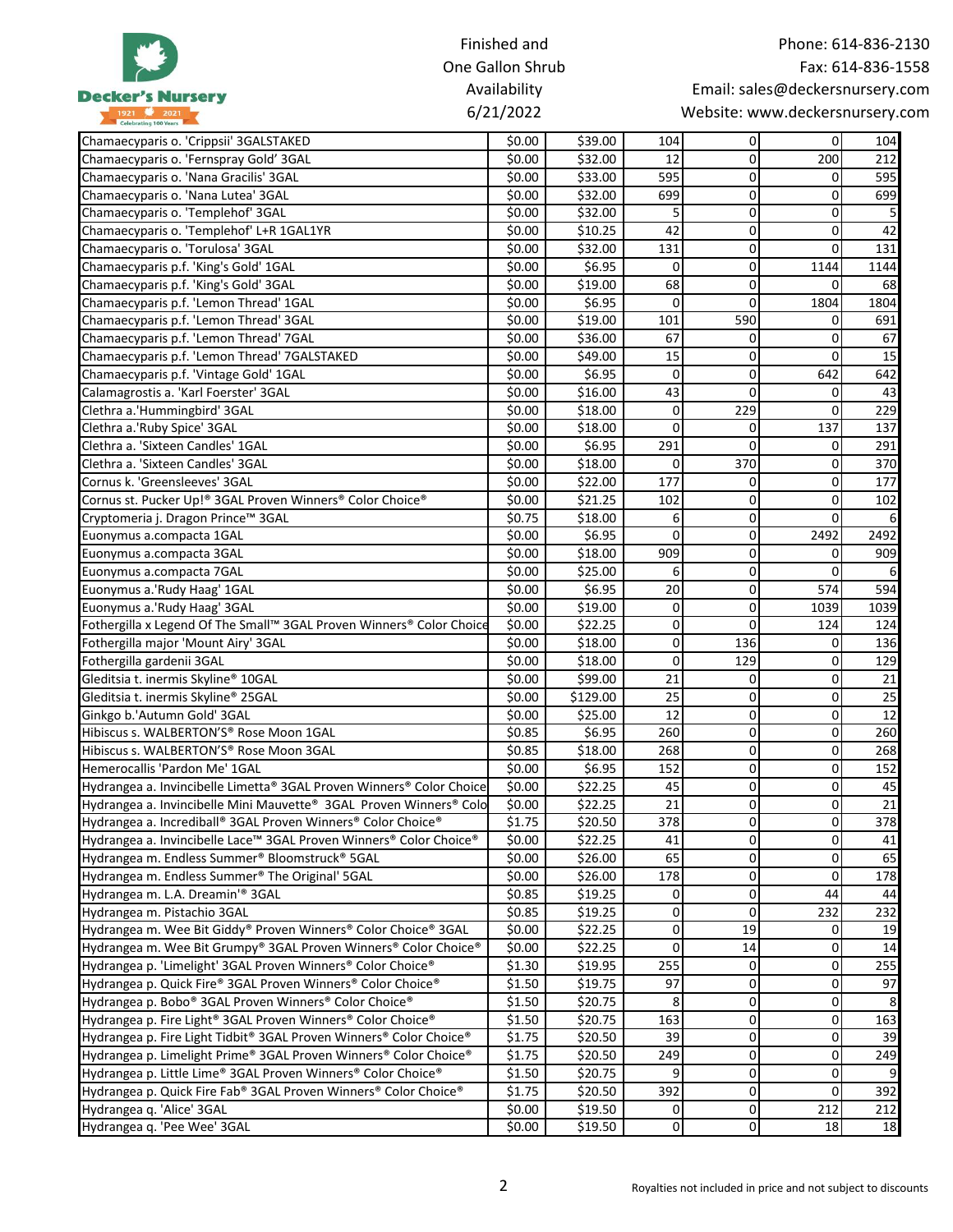|                                                                          | Finished and     |                     |                |                            |                                 | Phone: 614-836-2130 |
|--------------------------------------------------------------------------|------------------|---------------------|----------------|----------------------------|---------------------------------|---------------------|
|                                                                          | One Gallon Shrub |                     |                |                            |                                 | Fax: 614-836-1558   |
|                                                                          | Availability     |                     |                |                            | Email: sales@deckersnursery.com |                     |
| <b>Decker's Nursery</b>                                                  | 6/21/2022        |                     |                |                            | Website: www.deckersnursery.com |                     |
| 1921 2021                                                                |                  |                     |                |                            |                                 |                     |
| Hydrangea q. 'Ruby Slippers' 3GAL                                        | \$0.00           | \$19.50             | 0              | $\overline{0}$             | 28                              | 28                  |
| Hydrangea q. 'Ruby Slippers' 7GAL                                        | \$0.00           | \$32.00             | 0              | $\overline{0}$             | 4                               |                     |
| Hydrangea q. 'Snow Queen' 3GAL                                           | \$0.00           | \$19.50             | 0              | $\Omega$                   | 400                             | 400                 |
| Hydrangea q. 'Snow Queen' 7GAL                                           | \$0.00           | \$32.00             | $\mathbf 0$    | $\Omega$                   | 76                              | 76                  |
| Ilex g. Gem Box® 3GAL Proven Winners® Color Choice®                      | \$1.25           | \$21.00             | 15             | 300                        | $\mathbf 0$                     | 315                 |
| Ilex g. Strongbox® 3GAL Proven Winners® Color Choice®                    | \$1.25           | \$21.00             | 0              | 197                        | $\overline{0}$                  | 197                 |
| Ilex x m.'Blue Princess' 1GAL                                            | \$0.00           | \$6.95              | 159            | 2467                       | $\pmb{0}$                       | 2626                |
| Ilex x m.'Blue Princess' 3GAL                                            | \$0.00           | \$21.00             | 1727           | 1524                       | $\overline{0}$                  | 3251                |
| Ilex x m.'Blue Princess' 7GAL                                            | \$0.00           | \$36.00             | 109            | 364                        | 0                               | 473                 |
| Ilex x m.'Blue Princess' 3GALCONICAL<br>Ilex x m.'Blue Prince' 1GAL      | \$0.00           | \$38.00             | 371<br>0       | $\Omega$<br>$\overline{0}$ | 0<br>801                        | 371<br>801          |
| Ilex x m.'Blue Prince' 3GAL                                              | \$0.00<br>\$0.00 | \$6.95<br>\$21.00   | 834            | $\overline{0}$             | $\overline{0}$                  | 834                 |
| Ilex x m.'Blue Prince' 7GAL                                              | \$0.00           | \$36.00             | 534            | $\overline{0}$             | $\overline{0}$                  | 534                 |
| Ilex x m.'Blue Maid' 3GAL                                                | \$0.00           | \$19.50             | 12             | $\Omega$                   | $\Omega$                        | 12                  |
| Ilex x m.'China Boy' 3GAL                                                | \$0.00           | \$19.50             | 37             | $\overline{0}$             | $\pmb{0}$                       | $\overline{37}$     |
| Ilex x m.'China Girl' 3GAL                                               | \$0.00           | \$19.50             | 53             | $\Omega$                   | $\mathbf 0$                     | 53                  |
|                                                                          | \$0.00           |                     | 0              | 63                         | $\Omega$                        | 63                  |
| Itea v. Fizzy Mizzy™ 3GAL Proven Winners® Color Choice®                  | \$0.00           | \$21.25<br>\$6.95   | 0              | 100                        | 260                             | 360                 |
| Itea v. 'Henry's Garnet' 1GAL<br>Itea v. 'Henry's Garnet' 3GAL           | \$0.00           | \$18.00             | $\mathbf 0$    | 377                        | 0                               | 377                 |
| Itea v. Little Henry® 3GAL Proven Winners® Color Choice®                 | \$1.05           | \$19.20             | 25             | $\Omega$                   | 0                               | 25                  |
| Juniperus ch.'Hooks' 7GAL 5'                                             |                  |                     | 0              | 260                        | 0                               | 260                 |
|                                                                          | \$0.00           | \$65.00             | 0              | 374                        | $\overline{0}$                  | 374                 |
| Juniperus ch.'Hooks' 15GAL 5'<br>Juniperus ch.'Hooks' L+R 1GAL1YR        | \$0.00<br>\$0.00 | \$75.00<br>\$10.25  | 219            | $\Omega$                   | $\Omega$                        | 219                 |
| Juniperus ch.'Sea Green' 1GAL                                            | \$0.00           | \$6.95              | 0              | $\overline{0}$             | 1220                            | 1220                |
|                                                                          |                  |                     | 137            | $\Omega$                   | $\Omega$                        | 137                 |
| Juniperus ch.'Sea Green' 3GAL<br>Juniperus ch.'Sea Green' 7GAL           | \$0.00<br>\$0.00 | \$21.00<br>\$34.00  | 0              | 249                        | $\Omega$                        | 249                 |
| Juniperus ch.'Blue Point' 7GAL 4'                                        | \$0.00           | \$55.00             | 75             | $\overline{0}$             | $\overline{0}$                  | 75                  |
| Juniperus ch.'Blue Point' 7GAL 5'                                        | \$0.00           | \$65.00             | 1              | $\Omega$                   | $\overline{0}$                  |                     |
|                                                                          |                  |                     | 0              | 54                         | $\mathbf 0$                     | 54                  |
| Juniperus ch.'Blue Point' 15GAL 5'<br>Juniperus ch.'Blue Point' 25GAL 7' | \$0.00<br>\$0.00 | \$75.00<br>\$109.00 | 0              | $\overline{2}$             | $\Omega$                        |                     |
| Juniperus x 'Star Power' <sup>™</sup> 15GAL 6'                           | \$0.50           | \$85.00             | 0              | $\overline{2}$             | $\Omega$                        |                     |
| Juniperus v. Emerald Feather™ 3GAL                                       | \$0.50           | \$26.00             | 0              | 12                         | 0                               | 12                  |
|                                                                          | \$0.00           |                     | 0              | $\overline{0}$             | 182                             | 182                 |
| Juniperus hor.'Silver Sheen' 1GAL<br>Juniperus procumbens 'Nana' 3GAL    | \$0.00           | \$6.95<br>\$22.00   | 99             | $\overline{0}$             | 198                             | 297                 |
| Juniperus sab.'Buffalo' 1GAL                                             | \$0.00           | \$6.95              | 0              | 24                         | 120                             | 144                 |
| Juniperus sab.'Buffalo' 3GAL                                             | \$0.00           | \$22.00             | $\overline{2}$ | $\mathbf{0}$               | $\Omega$                        |                     |
| Juniperus sc. 'Moonglow' L+R 1GAL1YR                                     | \$0.00           | \$10.55             | 6              | $\overline{0}$             | $\overline{0}$                  |                     |
| Juniperus sc.'Wichita Blue' 3GAL                                         | \$0.00           | \$26.00             | 0              | 2 <sup>1</sup>             | $\overline{0}$                  |                     |
| Juniperus sc.'Wichita Blue' L+R 1GAL1YR                                  | \$0.00           | \$10.25             | 217            | $\Omega$                   | $\overline{0}$                  | 217                 |
| Juniperus v.'Glauca' L+R 1GAL1YR                                         | \$0.00           | \$10.25             | 34             | $\Omega$                   | $\mathbf 0$                     | 34                  |
| Juniperus ch.'Greenpoint' 3GAL                                           | \$0.00           | \$26.00             | 0              | 14                         | $\overline{0}$                  | 14                  |
| Juniperus v.'Burkii' L+R 1GAL1YR                                         | \$0.00           | \$10.25             | 68             | $\overline{0}$             | $\overline{0}$                  | 68                  |
| Juniperus v.'Canaertii' L+R 1GAL1YR                                      | \$0.00           | \$10.25             | 300            | $\Omega$                   | $\overline{0}$                  | 300                 |
| Juniperus v. 'Taylor' 3GAL                                               | \$0.00           | \$27.00             | 0              | 100                        | $\overline{0}$                  | 100                 |
| Juniperus ch. 'Trautman' 3GAL                                            | \$0.00           | \$26.00             | 0              | 139                        | $\Omega$                        | 139                 |
| Juniperus ch.'Trautman' 7GAL 3'                                          | \$0.00           | \$45.00             | 0              | $\overline{0}$             | 170                             | 170                 |
| Leucothoe axillaris 'Squirt'™ 3GAL                                       | \$0.50           | \$19.00             | 216            | $\Omega$                   | $\overline{0}$                  | 216                 |
| Liriope m.'Big Blue' 1GAL                                                | \$0.00           | \$6.95              | 339            | $\overline{0}$             | $\overline{0}$                  | 339                 |
| Malus 'Sugar Tyme' 10GAL                                                 | \$0.00           | \$99.00             | 11             | $\overline{0}$             | $\overline{0}$                  | 11                  |
|                                                                          |                  |                     | 18             | $\overline{0}$             | $\overline{0}$                  | 18                  |
| Malus 'Sugar Tyme' 25GAL<br>Malus 'Purple Prince' 20GAL                  | \$0.00           | \$129.00            | 47             | $\overline{O}$             | $\overline{0}$                  | 47                  |
| Miscanthus s. Bandwidth 3GAL                                             | \$0.00<br>\$0.00 | \$129.00<br>\$16.00 | 25             | $\overline{O}$             | $\overline{0}$                  | 25                  |
| Miscanthus sinensis 3GAL                                                 | \$0.00           | \$16.00             | 63             | $\overline{O}$             | $\overline{0}$                  | 63                  |
| Miscanthus s.'Morning Light' 3GAL                                        | \$0.00           | \$16.00             | 74             | $\overline{O}$             | $\overline{0}$                  | 74                  |
| Metasequoia glyptostroboides Amber Glow 10GAL                            | \$1.75           | \$99.00             | 62             | $\overline{0}$             | $\overline{0}$                  | 62                  |
| Metasequoia glyptostroboides Amber Glow 20GAL                            |                  |                     |                | $\overline{0}$             | $\overline{0}$                  | 118                 |
|                                                                          | \$1.75           | \$129.00            | 118            |                            |                                 |                     |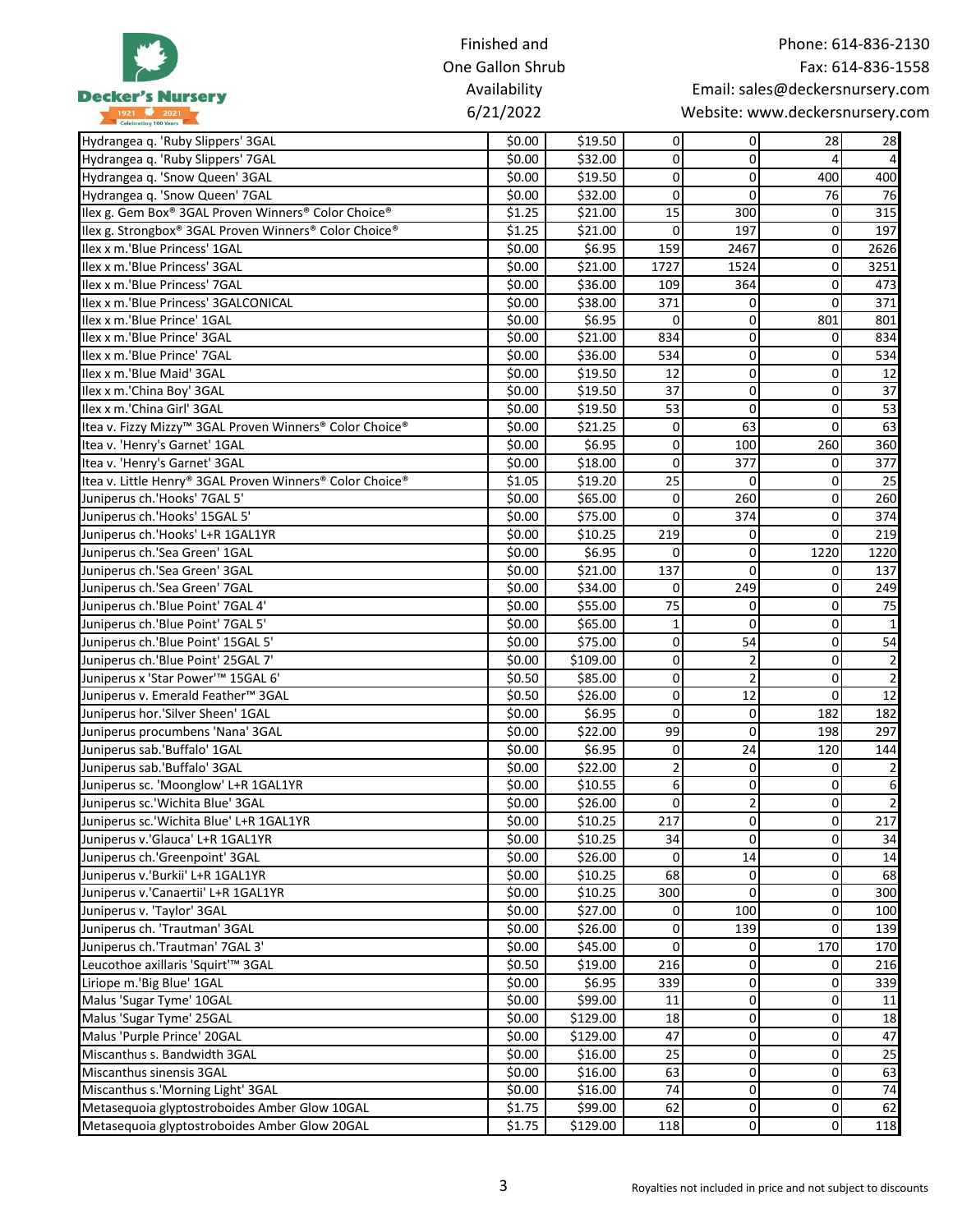|                                                                    | Finished and     |          |                |                |                                 | Phone: 614-836-2130 |
|--------------------------------------------------------------------|------------------|----------|----------------|----------------|---------------------------------|---------------------|
|                                                                    | One Gallon Shrub |          |                |                |                                 | Fax: 614-836-1558   |
|                                                                    | Availability     |          |                |                | Email: sales@deckersnursery.com |                     |
| <b>Decker's Nursery</b>                                            | 6/21/2022        |          |                |                | Website: www.deckersnursery.com |                     |
| 1921 2021                                                          |                  |          |                |                |                                 |                     |
| Picea abies 1GAL                                                   | \$0.00           | \$7.25   | $\overline{0}$ | 01             | 4379                            | 4379                |
| Picea a.'Pendula' 7GAL                                             | \$0.00           | \$48.00  | 5              | $\overline{0}$ | $\Omega$                        |                     |
| Picea glauca 'Densata' L+R 1GAL                                    | \$0.00           | \$7.25   | $\Omega$       | $\overline{0}$ | 300                             | 300                 |
| Pinus mugo 'ENCI' 1GAL                                             | \$0.00           | \$7.25   | 483            | $\overline{0}$ | 437                             | 920                 |
| Pinus mugo 'ENCI' 3GAL                                             | \$0.00           | \$22.00  | 823            | $\overline{0}$ | 65                              | 888                 |
| Pinus st. 'Bloomer's Dark' L+R 1GAL2YR                             | \$0.00           | \$10.75  | 17             | $\overline{0}$ | $\Omega$                        | 17                  |
| Pinus sylvestris 1GAL                                              | \$0.00           | \$7.25   | $\Omega$       | $\overline{0}$ | 314                             | 314                 |
| Panicum v.'Heavy Metal' 3GAL                                       | \$0.00           | \$16.00  | 58             | $\overline{0}$ | $\overline{0}$                  | 58                  |
| Pennisetum a. 'Hamelin' 3GAL                                       | \$0.00           | \$16.00  | 22             | $\overline{0}$ | $\Omega$                        | 22                  |
| Pennisetum a. 'Little Bunny' 3GAL                                  | \$0.00           | \$16.00  | 369            | $\overline{0}$ | $\Omega$                        | 369                 |
| Prunus c.'Newport' 10GAL                                           | \$0.00           | \$99.00  | 1              | $\overline{0}$ | $\overline{0}$                  |                     |
| Prunus sub.'Pink Snow Showers' 25GAL                               | \$0.00           | \$129.00 | 5              | $\overline{0}$ | $\overline{0}$                  |                     |
| Prunus x incamp 'Okame' 10GAL                                      | \$0.00           | \$99.00  | 13             | $\overline{0}$ | $\mathbf 0$                     | 13                  |
| Prunus x incamp 'Okame' 20GAL                                      | \$0.00           | \$129.00 | 5              | $\overline{0}$ | $\overline{0}$                  |                     |
| Prunus x 'Snowfozam' 10GALSTANDARD                                 | \$0.00           | \$99.00  | $\mathbf 0$    | $\Omega$       | 96                              | 96                  |
| Physocarpus x Gumdrop™ Carmel Candy 3GAL                           | \$0.00           | \$18.00  | $\Omega$       | 10             | $\mathbf 0$                     | 10                  |
| Physocarpus op. Alouette 3GAL                                      | \$0.95           | \$18.00  | 413            | $\Omega$       | $\Omega$                        | 413                 |
| Physocarpus op. 'Little Devil'TM 3GAL                              | \$1.20           | \$18.00  | 0              | 125            | 0                               | 125                 |
| Physocarpus op. Summer Wine® Black Proven Winners® Color 3GAL      | \$0.00           | \$21.25  | 6              | $\overline{0}$ | $\overline{0}$                  | 6                   |
| Physocarpus op. Summer Wine® 3GAL Proven Winners® Color Choice®    | \$1.35           | \$19.90  | 665            | $\overline{0}$ | $\Omega$                        | 665                 |
| Physocarpus op. Tiny Wine® Gold 3GAL Proven Winners® Color Choice® | \$0.00           | \$21.25  | 10             | $\Omega$       | 0                               | 10                  |
| Physocarpus op. Tiny Wine® 3GAL Proven Winners® Color Choice®      | \$1.45           | \$19.80  | 10             | $\overline{0}$ | 0                               | 10                  |
| Rhamnus f. Fine Line® 3GAL Proven Winners® Color Choice®           | \$1.15           | \$20.10  | 0              | $\overline{0}$ | 383                             | 383                 |
| Rhus a.'Gro Low' 3GAL                                              | \$0.00           | \$18.00  | $\mathbf 0$    | $\overline{0}$ | 963                             | 963                 |
| Rhus a. Lacette <sup>™</sup> 3GAL                                  | \$0.60           | \$17.50  | 22             | $\overline{0}$ | 112                             | 134                 |
| Rosa Drift <sup>®</sup> Blushing 3GAL                              | \$0.00           | \$18.00  | $\mathbf 0$    | $\overline{0}$ | 25                              | 25                  |
| Rosa x Petite Knock Out® 3GAL                                      | \$0.00           | \$18.00  | 0              | $\overline{0}$ | 201                             | 201                 |
| Rosa x Oso Easy Italian Ice® 3GAL Proven Winners® Color Choice®    | \$0.00           | \$21.25  | 102            | $\overline{0}$ | 0                               | 102                 |
| Rosa x Oso Easy Double Red® 3GAL Proven Winners® Color Choice®     | \$0.00           | \$21.25  | 128            | $\overline{0}$ | 0                               | 128                 |
| Rosa x Knock Out <sup>®</sup> Pink 3GAL                            | \$0.00           | \$18.00  | 145            | $\overline{0}$ | $\Omega$                        | 145                 |
| Rosa Drift <sup>®</sup> Apricot 3GAL                               | \$0.00           | \$18.00  | 0              | $\overline{0}$ | 279                             | 279                 |
| Rosa Drift <sup>®</sup> Red 3GAL                                   | \$0.00           | \$18.00  | 0              | $\overline{0}$ | 533                             | 533                 |
| Rosa x Knock Out® Pink Double 3GAL                                 | \$0.00           | \$18.00  | 0              | $\Omega$       | 200                             | 200                 |
| Rosa x Knock Out® Double 3GAL                                      | \$0.00           | \$18.00  | $\overline{0}$ | $\overline{0}$ | 334                             | 334                 |
| Rosa x Knock Out <sup>®</sup> 3GAL                                 | \$0.00           | \$18.00  | 0              | $\overline{0}$ | 789                             | 789                 |
| Rosa x Knock Out® Sunny 3GAL                                       | \$0.00           | \$18.00  | 0              | $\overline{O}$ | 503                             | 503                 |
| Rosa x Knock Out® White 3GAL                                       | \$0.00           | \$18.00  | 635            | $\overline{0}$ | $\mathbf 0$                     | 635                 |
| Sambucus n. Black Tower 3GAL                                       | \$0.80           | \$18.00  | 83             | $\overline{O}$ | $\overline{0}$                  | 83                  |
| Salix alba 'Tristis' 25GAL                                         | \$0.00           | \$129.00 | 6              | $\overline{0}$ | $\overline{0}$                  |                     |
| Salix i.'Hakaro Nishiki' 3GAL                                      | \$0.00           | \$18.00  | 174            | $\overline{0}$ | $\pmb{0}$                       | 174                 |
| Sorbaria sorbifolia 'Sem' 3GAL                                     | \$0.60           | \$18.00  | 102            | $\Omega$       | $\overline{0}$                  | 102                 |
| Spirea x Double Play Doozie® 3GAL Proven Winners® Color Choice®    | \$0.00           | \$21.25  | 12             | $\Omega$       | $\overline{0}$                  | 12                  |
| Spirea Double Play® Big Bang™ 3GAL Proven Winners® Color Choice®   | \$0.00           | \$21.25  | 0              | 61             | $\mathbf 0$                     | 61                  |
| Spirea b. Glow Girl® Proven Winners® Color Choice® 3GAL            | \$0.00           | \$21.25  | 25             | $\overline{0}$ | $\overline{0}$                  | 25                  |
| Spirea j. Double Play® Gold 3GAL Proven Winners® Color Choice®     |                  |          |                |                | $\Omega$                        |                     |
|                                                                    | \$0.00           | \$21.25  | $\overline{0}$ | 88             |                                 | 88                  |
| Spirea j. Empire® Ice Dragon™ 3GAL                                 | \$0.75           | \$18.00  | 0              | $\overline{0}$ | 17                              | 17                  |
| Spirea j.'Little Princess' 3GAL                                    | \$0.00           | \$17.00  | 0              | 604            | $\overline{0}$                  | 604                 |
| Spirea j. Empire® Yeti™ 3GAL                                       | \$0.75           | \$17.00  | 175            | 238            | $\overline{0}$                  | 413                 |
| Spirea x b.'Gold Mound' 3GAL                                       | \$0.00           | \$17.00  | 4              | 925            | $\overline{0}$                  | 929                 |
| Spirea x. b. 'Magic Carpet' PP 3GAL                                | \$0.00           | \$17.00  | $\overline{0}$ | 257            | $\overline{0}$                  | 257                 |
| Syringa m.'Palibin' 1GAL                                           | \$0.00           | \$6.95   | 0              | 1311           | $\overline{0}$                  | 1311                |
| Syringa m.'Palibin' 3GAL                                           | \$0.00           | \$18.00  | $\overline{0}$ | 296            | $\overline{0}$                  | 296                 |
| Syringa m.'Palibin' 10GALStan                                      | \$0.00           | \$99.00  | 15             | $\overline{0}$ | $\overline{0}$                  | 15                  |
| Syringa p.'Miss Kim' 1GAL                                          | \$0.00           | \$6.95   | 0              | 950            | $\overline{0}$                  | 950                 |
| Syringa p.'Miss Kim' 3GAL                                          | \$0.00           | \$18.00  | 0              | 357            | $\overline{0}$                  | 357                 |
| Thuja o.'Emerald Green' 1GAL                                       | \$0.00           | \$6.95   | 459            | $\overline{0}$ | 2093                            | 2552                |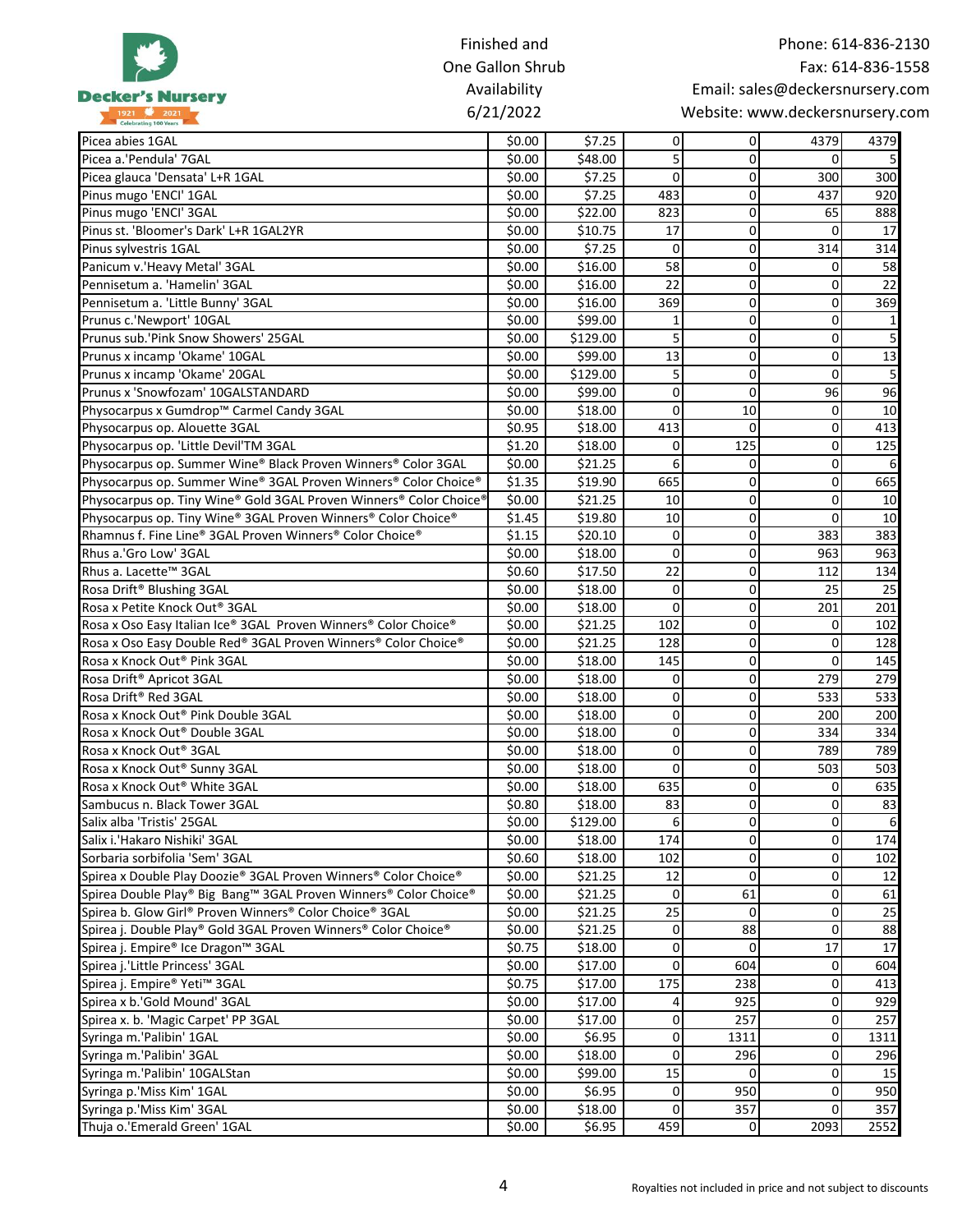|                                                                             | Finished and     |          |                |                | Phone: 614-836-2130             |                   |
|-----------------------------------------------------------------------------|------------------|----------|----------------|----------------|---------------------------------|-------------------|
|                                                                             | One Gallon Shrub |          |                |                |                                 | Fax: 614-836-1558 |
| <b>Decker's Nursery</b>                                                     | Availability     |          |                |                | Email: sales@deckersnursery.com |                   |
| 1921 2021                                                                   | 6/21/2022        |          |                |                | Website: www.deckersnursery.com |                   |
| Thuja o.'Emerald Green' 3GAL                                                | \$0.00           | \$22.00  | 5930           | $\overline{0}$ | $\overline{0}$                  | 5930              |
| Thuja o.'Little Giant' 1GAL                                                 | \$0.00           | \$6.95   | 2489           | $\Omega$       | 3014                            | 5503              |
| Thuja o.'Little Giant' 3GAL                                                 | \$0.00           | \$21.00  | 0              | 771            | 0                               | 771               |
| Thuja o. 'Nigra' 1GAL                                                       | \$0.00           | \$6.95   | 0              | 142            | $\Omega$                        | 142               |
| Thuja o. 'Degroot's Spire' 1GAL                                             | \$0.00           | \$6.95   | 93             | $\Omega$       | 475                             | 568               |
| Thuja o. 'Degroot's Spire' 3GAL                                             | \$0.00           | \$22.00  | $\mathbf{0}$   | $\Omega$       | 324                             | 324               |
| Thuja o. 'Degroot's Spire' 7GAL 3'                                          | \$0.00           | \$45.00  | 50             | $\mathbf 0$    | 0                               | 50                |
| Thuja o. 'Degroot's Spire' 7GAL 4'                                          | \$0.00           | \$55.00  | 185            | $\mathbf{0}$   | 0                               | 185               |
| Thuja o. 'Degroot's Spire' 7GAL 5'                                          | \$0.00           | \$65.00  | 73             | $\mathbf 0$    | 0                               | 73                |
| Thuja o. 'Degroot's Spire' 15GAL 5'                                         | \$0.00           | \$75.00  | 62             | $\mathbf 0$    | $\mathbf 0$                     | 62                |
| Thuja o. 'Degroot's Spire' 25GAL 6'                                         | \$0.00           | \$100.00 | 0              | $\mathbf{0}$   | 476                             | 476               |
| Thuja o. Emerald Squeeze™ 7GAL 3'                                           | \$0.80           | \$55.00  | $\mathbf{0}$   | $\mathbf 0$    | 500                             | 500               |
| Thuja o. Highlights <sup>®</sup> 3GAL                                       | \$0.85           | \$21.00  | 0              | $\mathbf 0$    | 300                             | 300               |
| Thuja o. Mr. Bowling Ball® 1GAL                                             | \$0.40           | \$7.50   | 571            | 277            | 3732                            | 4580              |
| Thuja o. Mr. Bowling Ball® 3GAL                                             | \$0.40           | \$21.00  | 1085           | $\mathbf{0}$   | $\Omega$                        | 1085              |
| Thuja o. North Pole® 7GAL 3' Proven Winners® Color Choice®                  | \$1.25           | \$42.00  | 0              | $\mathbf{0}$   | 980                             | 980               |
| Thuja o.'Pyramidalis' 1GAL                                                  | \$0.00           | \$6.95   | 0              | $\Omega$       | 20                              | 20                |
| Thuja o. Technito® 1GAL                                                     | \$0.80           | \$6.95   | $\mathbf{0}$   | 144            | 0                               | 144               |
|                                                                             |                  |          | 175            | $\mathbf{0}$   | 190                             | 365               |
| Thuja o. 'Wintergreen' 25GAL 6'                                             | \$0.00           | \$100.00 |                | $\Omega$       |                                 |                   |
| Thuja o.'Woodwardii' 1GAL                                                   | \$0.00           | \$6.95   | 409            |                | 940                             | 1349              |
| Thuja o.'Woodwardii' 3GAL                                                   | \$0.00           | \$18.00  | 0              | 369            | 0                               | 369               |
| Thuja o. Pancake™ 3GAL                                                      | \$0.75           | \$21.00  | $\mathbf{0}$   | 0              | 360                             | 360               |
| Thuja p. Forever Goldy 1GAL                                                 | \$0.60           | \$7.25   | 0              | $\mathbf 0$    | 910                             | 910               |
| Thuja p. Forever Goldy 3GAL                                                 | \$0.60           | \$22.00  | $\overline{0}$ | $\mathbf{0}$   | 988                             | 988               |
| Thuja p. Virginian™ 1GAL                                                    | \$0.90           | \$7.25   | 0              | 17             | 1232                            | 1249              |
| Thuja p. Virginian™ 15GAL 5'                                                | \$0.90           | \$69.00  | $\overline{4}$ | $\mathbf 0$    | $\mathbf{0}$                    |                   |
| Thujopsis dolobrata 'Nana' 1GAL                                             | \$0.00           | \$6.95   | 0              | $\mathbf 0$    | 432                             | 432               |
| Thujopsis dolobrata 'Nana' 3GAL                                             | \$0.00           | \$19.00  | 180            | $\mathbf 0$    | 0                               | 180               |
| Thujopsis dolobrata 'Nana' 7GAL                                             | \$0.00           | \$32.00  | 34             | $\mathbf 0$    | 0                               | 34                |
| Taxodium distichum 10GAL                                                    | \$0.00           | \$0.00   | 40             | $\mathbf 0$    | 0                               | 40                |
| Taxodium distichum 20GAL                                                    | \$0.00           | \$129.00 | 132            | $\mathbf{0}$   | 0                               | 132               |
| Taxus cuspidata 'Capitata' 1GAL                                             | \$0.00           | \$6.75   | 0              | $\Omega$       | 622                             | 622               |
| Taxus m.'Densiformis' 1GAL                                                  | \$0.00           | \$6.95   | $\overline{0}$ | 3509           | 0                               | 3509              |
| Taxus m.'Densiformis' 3GAL                                                  | \$0.00           | \$18.00  | 3882           | $\overline{0}$ | $\overline{0}$                  | 3882              |
| Taxus m.'Densiformis' 7GAL                                                  | \$0.00           | \$32.00  | 4              | $\Omega$       | 0                               |                   |
| Taxus x m.'Hicksii' 3GAL                                                    | \$0.00           | \$18.00  | 935            | $\mathbf 0$    | 0                               | 935               |
| Viburnum x 'Nantucket' 1GAL                                                 | \$0.00           | \$6.75   | $\overline{0}$ | $\Omega$       | 260                             | 260               |
| Viburnum x 'Nantucket' 3GAL                                                 | \$0.00           | \$18.00  | 40             | 47             | $\mathbf{0}$                    | 87                |
| Viburnum carlesi Spice Baby™ 1GAL Proven Winners® Color Choice®             | \$1.15           | \$14.35  | 10             | $\Omega$       | 120                             | 130               |
| Viburnum carlesi Spice Girl® 1GAL Proven Winners® Color Choice®             | \$1.15           | \$14.35  | $\overline{0}$ | 785            | 0                               | 785               |
| Viburnum carlesi Spice Girl® 3GAL Proven Winners® Color Choice®             | \$1.15           | \$21.10  | 20             | $\mathbf 0$    | $\Omega$                        | 20                |
| Viburnum d. Chicago Lustre® 1GAL                                            | \$0.00           | \$6.75   | $\overline{0}$ | $\Omega$       | 429                             | 429               |
| Viburnum d. Chicago Lustre® 3GAL                                            | \$0.00           | \$18.00  | $\overline{2}$ | 308            | 0                               | 310               |
| Viburnum p.v.t. 'Popcorn' 1GAL                                              | \$0.00           | \$6.95   | $\Omega$       | $\mathbf{0}$   | 594                             | 594               |
| Viburnum p.v.t. 'Popcorn' 3GAL                                              | \$0.00           | \$18.00  | 112            | 260            | 222                             | 594               |
| Viburnum p.v.t. Steady Eddy <sup>™</sup> 3GAL Proven Winners® Color Choice® | \$0.00           | \$21.25  | 35             | $\overline{0}$ | 0                               | 35                |
| Viburnum nudum 'Winterthur' 1GAL                                            | \$0.00           | \$6.95   | 109            | $\Omega$       | 0                               | 109               |
| Viburnum nudum 'Winterthur' 3GAL                                            | \$0.00           | \$18.00  | 582            | $\Omega$       | $\pmb{0}$                       | 582               |
| Viburnum x burk.'American Spice'™ 3GAL                                      | \$0.60           | \$17.00  | 49             | $\overline{0}$ | 0                               | 49                |
| Viburnum x b.'Mohawk' 1GAL                                                  | \$0.00           | \$6.95   | $\overline{0}$ | 1168           | 0                               | 1168              |
| Viburnum x b.'Mohawk' 3GAL                                                  | \$0.00           | \$18.00  | 40             | $\overline{0}$ | 305                             | 345               |
| Viburnum x 'Alleghany' 3GAL                                                 | \$0.00           | \$18.00  |                | $\Omega$       | 0                               |                   |
|                                                                             |                  |          | 6              |                |                                 |                   |
| Viburnum x juddii 1GAL                                                      | \$0.00           | \$6.95   | $\overline{0}$ | 1635           | $\overline{0}$                  | 1635              |
| Viburnum x juddii 3GAL                                                      | \$0.00           | \$22.00  | 10             | $\mathbf 0$    | $\Omega$                        | 10                |
| Viburnum x pragense 3GAL                                                    | \$0.00           | \$18.00  | 52             | $\mathbf 0$    | 611                             | 663               |
| Viburnum 'Sparkling Pink Champagne'™ 7GAL                                   | \$0.75           | \$32.00  | 10             | $\overline{0}$ | $\overline{0}$                  | 10                |